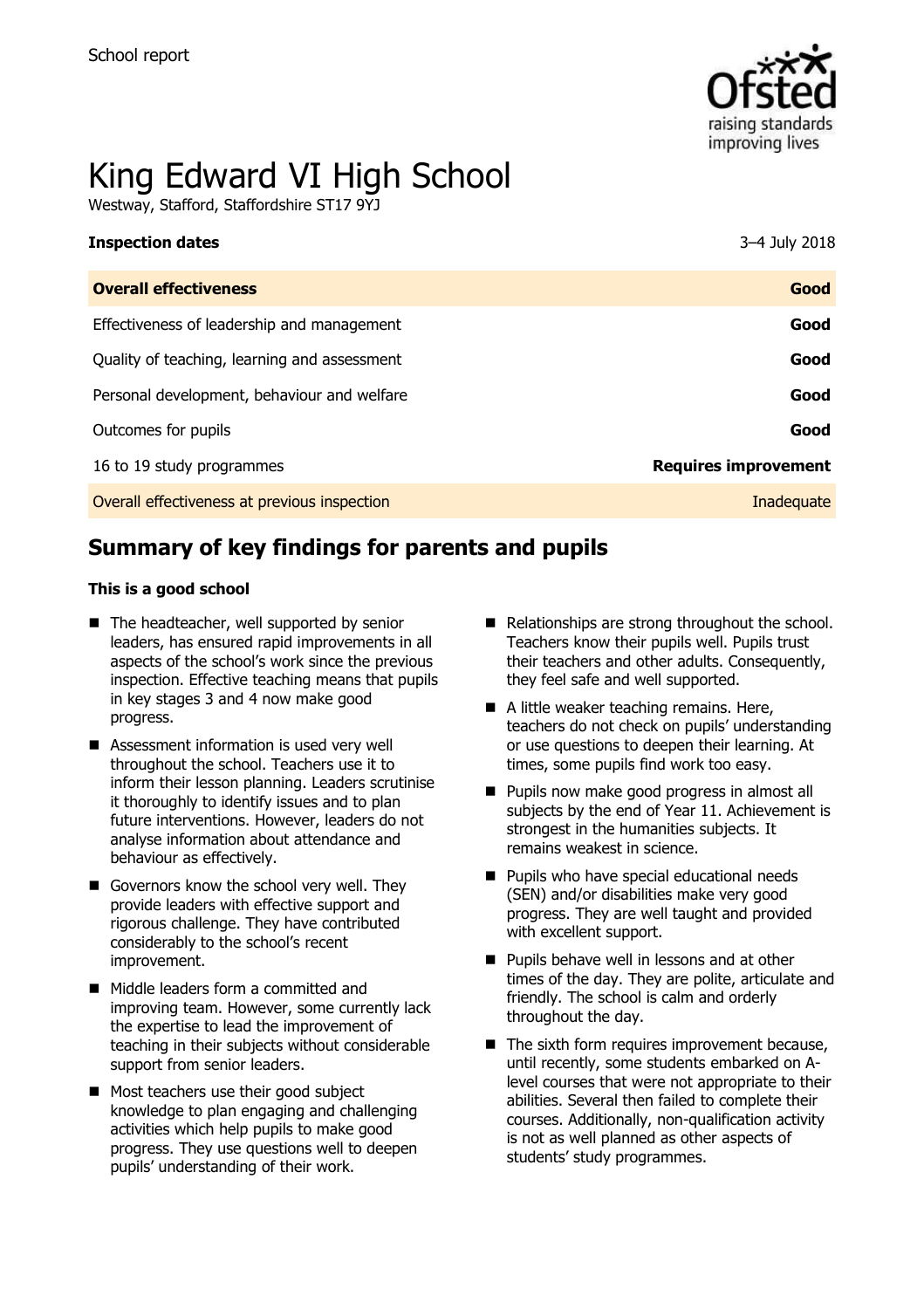

# **Full report**

In accordance with section 13(4) of the Education Act 2005, Her Majesty's Chief Inspector is of the opinion that the school no longer requires special measures.

### **What does the school need to do to improve further?**

- **IMPROVE THAT Improve teaching so that pupils make at least good progress in all subjects, including** science, by ensuring that all teachers:
	- plan activities which provide sufficient challenge to pupils of all abilities
	- regularly check on pupils' understanding in lessons
	- use questions to deepen pupils' understanding of the work they are studying.
- $\blacksquare$  Improve the sixth form by ensuring that:
	- effective advice and guidance means that all students embark on courses which are appropriate to their abilities when they start Year 12
	- all students complete high-quality non-qualification activity which complements their studies and helps to develop their personal qualities.
- $\blacksquare$  Strengthen the impact of leadership by ensuring that:
	- leaders routinely analyse and evaluate information about behaviour and attendance to identify patterns and trends and then use this analysis to inform future actions
	- all middle leaders have the skills and expertise to lead the improvement of teaching in their subjects.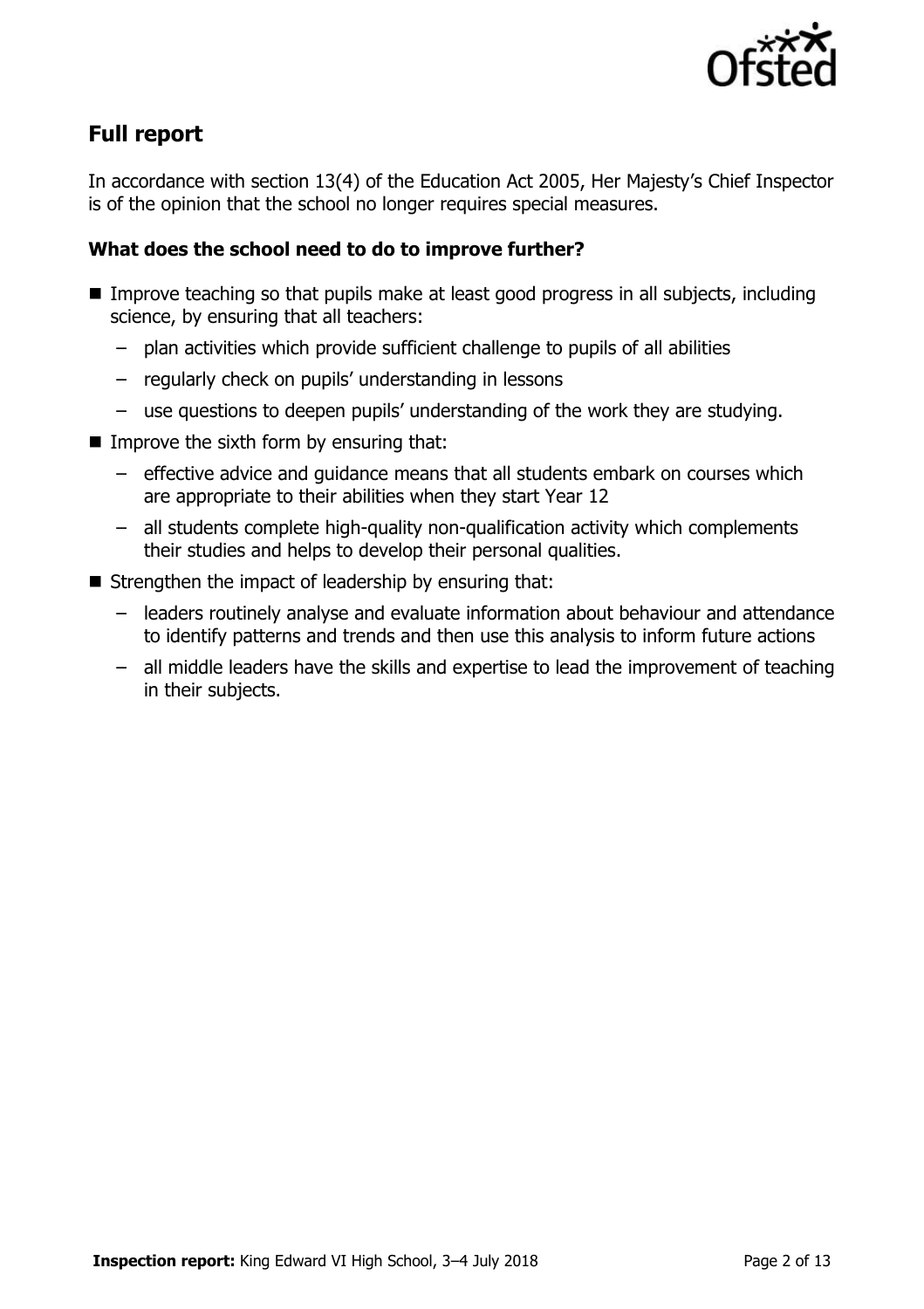

# **Inspection judgements**

#### **Effectiveness of leadership and management Good**

- Over the last two vears, the school has improved in every respect. Expectations of staff and pupils are now high, with everyone expected to 'be the best you can be'. Teaching is now effective across the school and pupils are making good progress as a result. Senior leaders know the school well, including its strengths and those areas that still need to improve. Their plans to address weaknesses are clear and detailed. They focus well on the school's key priorities.
- Leaders use assessment information very well. They have ensured that teachers' assessments are reliable by providing training and making procedures very clear and easy to understand. They also compare teachers' assessments to externally marked tests to check their accuracy. Leaders use this information to spot trends and patterns and to direct intervention to where it is needed most. For example, leaders' analysis has identified issues with the progress of some boys in Year 10. They are now seeking to address this issue through extra support. Most teachers use assessment information well in ensuring that their lessons are well pitched to pupils' abilities.
- Senior leaders have carefully and thoughtfully designed the school's curriculum, which meets pupils' needs and interests. Some subjects, such as science, history and geography begin GCSE courses in Year 9. Others, including art, music and design technology, begin in Year 10. This means that pupils have some choice over their studies in Year 9 but still continue with a broad curriculum. This is successful in motivating pupils throughout key stages 3 and 4. Because the school is small, financial constraints mean that subjects cannot be offered if only a few pupils wish to take them. Leaders address this issue by running some subjects, such as music, outside of the school day. This particularly benefits talented or most-able pupils. Leaders and governors evaluate the curriculum each year, and make changes when evidence tells them that an aspect needs to be improved.
- A 'nurture group' runs in Years 7 and 8 and includes pupils with low starting points, many of whom have SEN and/or disabilities. A small group of teachers and other adults, with particular expertise, teach these groups. Their curriculum has a particular focus on improving basic skills, including reading. They have weekly 'forest school' lessons where they grow plants and learn about the environment. Pupils spoke enthusiastically with inspectors about how they had recently been foraging for wild garlic and had then used it to bake garlic bread. Provision for these pupils is highly effective in developing their social skills. They also make strong academic progress from their starting points.
- The school is part of the 'Stafford Sixth Form Partnership'. This is a group of five schools which collaborates to provide sixth formers with a much broader range of Alevel options than any one school could offer. Consequently, students who join the sixth form benefit from a very wide choice of A-level choices.
- **Provision for pupils who have SEN and/or disabilities is of a high quality. The provision** is well led and consequently pupils are very well supported both in lessons and at other times. Leaders carefully track these pupils' progress and provide extra help if they begin to fall behind.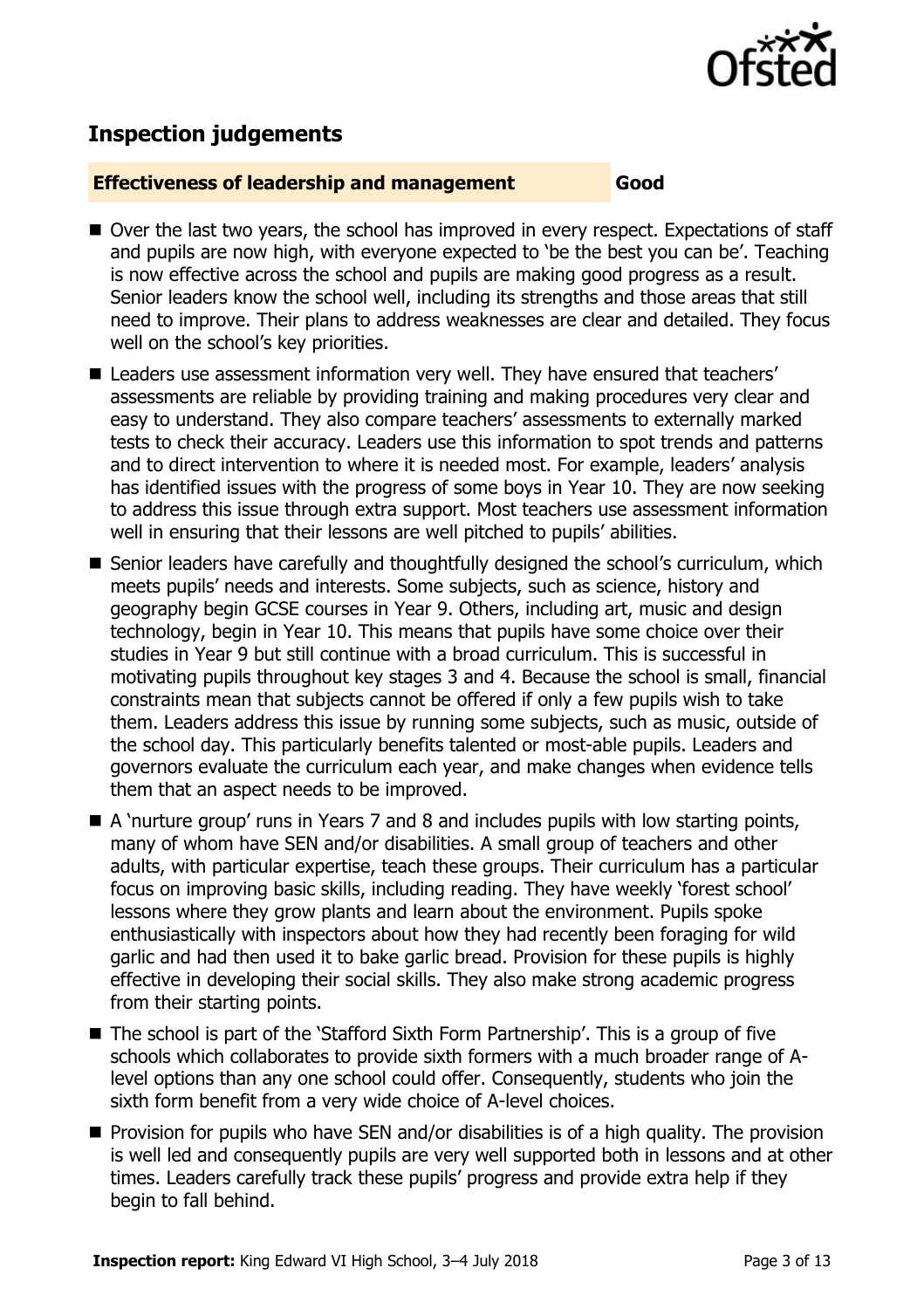

They carefully check that any additional support is having the desired impact. If it is not, they change the help being provided. Strong academic support, an appropriate curriculum and excellent pastoral care ensure that these pupils are making strong progress across the school.

- **E** Leaders mostly use additional funding, including the pupil premium and the Year  $7$ catch-up premium, well. They carefully track the progress of disadvantaged pupils and provide good-quality extra help if they begin to fall behind with their work. Senior leaders carefully and accurately evaluate the impact that additional academic interventions are having. However, middle leaders who also have a role in evaluating the impact of this funding do this less effectively because some lack the expertise that is needed.
- Senior leaders have an accurate view of the quality of teaching in the school. They know where it is strongest, and they know where further improvement is needed. They ensure that training is well planned and directed to those aspects, subjects and individuals where it is most needed. However, middle leaders' evaluation of teaching within their subjects is sometimes overgenerous. Consequently, they are not able to direct the required improvement without considerable support from senior leaders. This is an improving picture and the school's middle leaders are enthusiastic and eager to learn.
- Leaders do not routinely analyse information about behaviour and attendance as rigorously as they do information about academic progress. They do not routinely consider the attendance and behaviour of different groups of pupils. Instead, they focus on overall headline measures. Consequently, they do not target extra support as well as they could, because they are unaware of some patterns or trends. For example, although the attendance of disadvantaged pupils is not low, it is considerably lower than that of other pupils in school and it is not improving quickly. Because leaders have concentrated only on the whole-school, above-average attendance, they have not put into place well-focused strategies to improve the attendance of this group.
- Leaders and governors have commissioned effective support from the Blackfriars Teaching School Alliance. Their support for raising standards in English and mathematics has had a very positive impact on these subjects. Their support to develop middle leaders has helped several to gain greater confidence and improved skills. Support for the school commissioned by the local authority has also been effective. This has focused on providing challenge to leaders and also on ensuring that governors have a clear understanding of the school's effectiveness.

#### **Governance of the school**

- Governors know the school very well indeed. The governing body's chair and two vicechairs meet with the headteacher every fortnight to discuss aspects of the school's performance. All governors are linked to subjects or areas of work such as provision for SEN and safeguarding. They visit the school regularly and spend time with middle and senior leaders, scrutinising their work. Consequently, governors know the school's strengths and weaknesses well. They provide helpful support and strong challenge to leaders. They have been a key factor in the school's recent improvement.
- The governing body regularly reflects on and evaluates its own effectiveness. It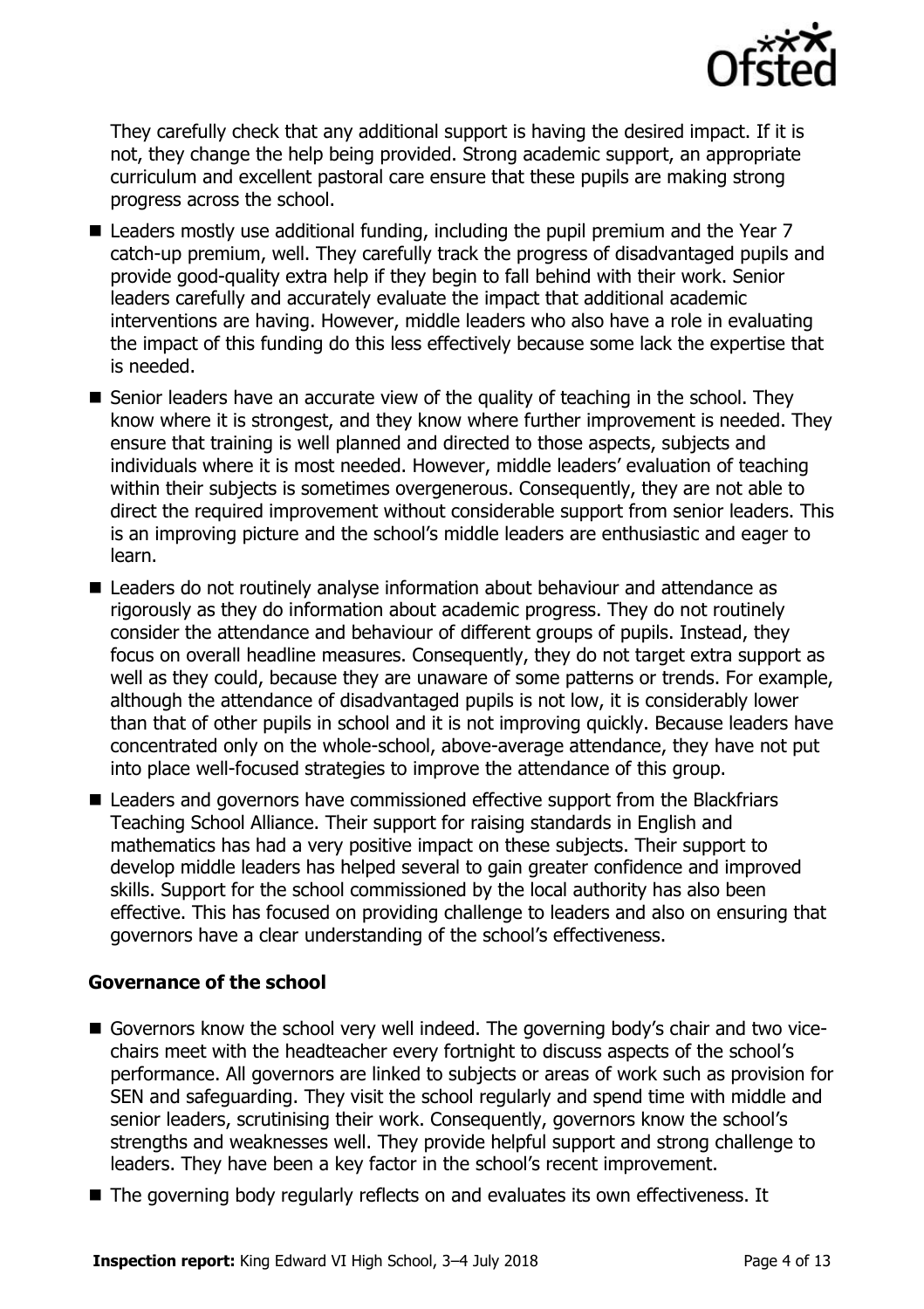

changes the way it operates in response to any weakness it finds. For example, having commissioned a review of governance which suggested that the governing body's curriculum committee had too wide a remit, governors set up a standards committee. This has provided them with a sharper and more detailed focus on issues relating to pupils' outcomes.

■ Governors conduct an annual audit of governors' skills to check that they have sufficient expertise. They then seek to fill any gaps with external perspectives, for example from local authority representatives, as necessary. Consequently, governors can check information provided to them and are not over reliant on school leaders.

### **Safeguarding**

- The arrangements for safeguarding are effective.
- Leadership of this area is meticulous. Policies and procedures are clear. Child protection records are detailed, well organised and stored securely.
- Staff understand their responsibility to keep pupils safe. Leaders have provided comprehensive training for staff and, consequently, they are confident to pass on any concerns that they might have about pupils. Relationships with outside agencies are strong and leaders make appropriate use of them.
- The quality of pastoral care for all pupils, especially vulnerable pupils, is a strength of the school. Pupils recognise and appreciate the care and support that they receive from teachers and other adults in school. All parents who responded to a recent school survey said that their children are safe in school.

#### **Quality of teaching, learning and assessment Good**

- The quality of teaching has improved considerably over the last two years. Inadequate teaching has been eliminated. Teachers know their subjects well. They routinely use information about what pupils already understand, know and can do when planning activities. Consequently, most lessons now provide an appropriate level of challenge for all pupils, including the most able.
- $\blacksquare$  Most teachers use questioning skilfully. They check that pupils understand the work they are doing. They expect pupils to provide full and detailed responses to questions, helping them to extend or refine answers that are brief or incorrect. This helps to deepen pupils' understanding of their work.
- Relationships are positive in almost all classrooms. Teachers know their pupils well, including their ability level and any individual needs that they have. Pupils trust their teachers. As a result, they are happy to attempt new or challenging work, secure in the knowledge that they have their teachers' full support.
- The teaching of pupils who have SEN and/or disabilities is highly effective. Teachers use detailed information about these pupils to plan appropriate tasks. Teaching assistants provide skilful help in class. They also provide extra help for any pupil who needs it at other times. Consequently, these pupils achieve well.
- Leaders, teachers, and teaching assistants promote reading well. All pupils read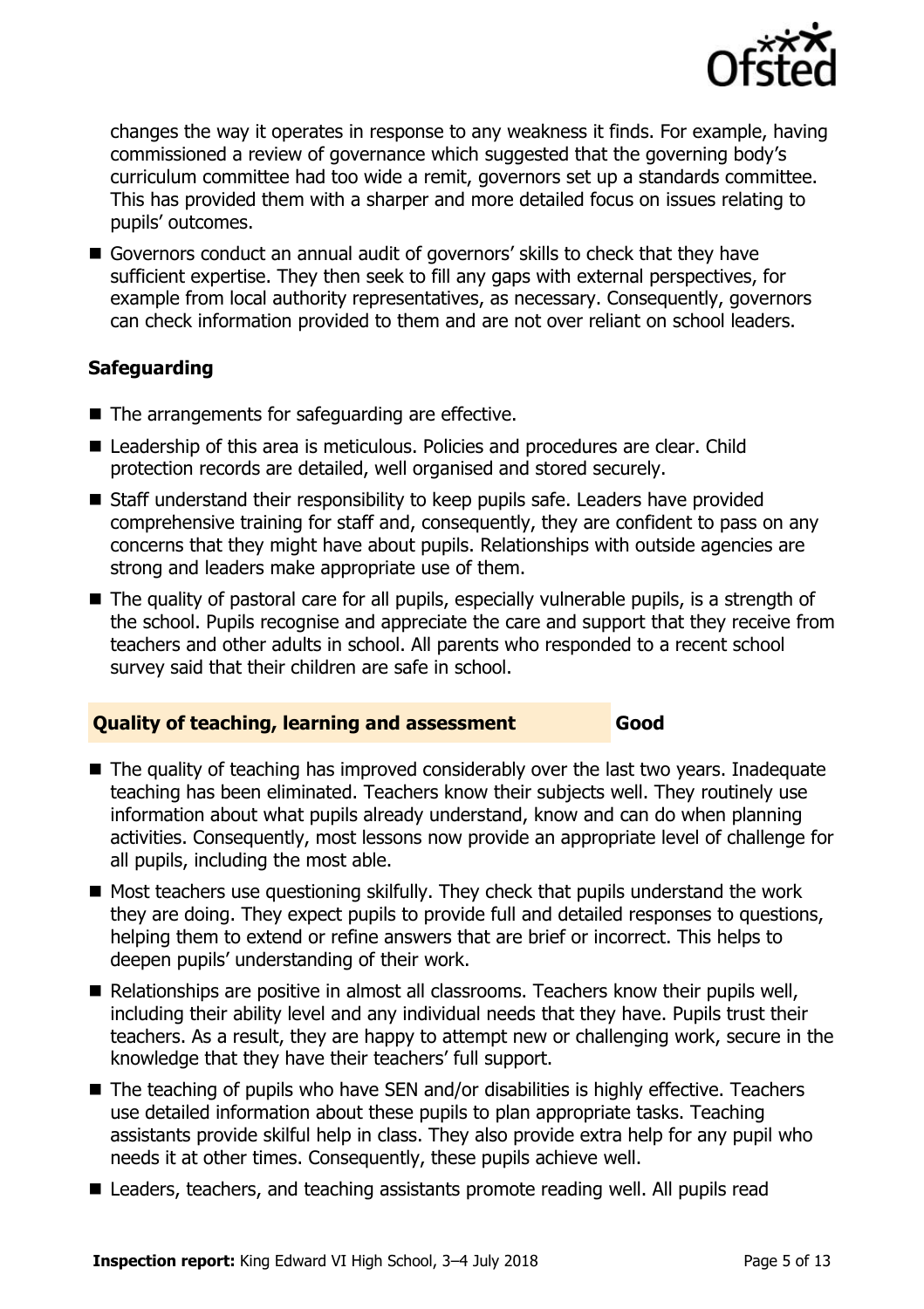

regularly in school and are encouraged to do so outside of school. Pupils who join the school with weak reading skills are provided with high-quality support and they make strong progress. The school's nurture groups help pupils with low prior attainment in Years 7 and 8 to improve their basic skills. For example, inspectors observed skilful phonics teaching in Year 8 which contributed well to improving pupils' reading.

- A little weaker teaching persists in pockets around the school. When this is the case, teachers do not check pupils' understanding is lessons and so are sometimes unaware that they are struggling. Teachers are too accepting of brief or cursory answers to questions. Although they try to plan activities that provide stretch and challenge, they do not actually extend pupils' understanding at all, because the activities are poorly designed. Occasionally, when pupils are allowed to choose the difficulty level of the work they do, they choose work that is too easy for them. This also fails to extend pupils' understanding of their work.
- $\blacksquare$  Teaching in the sixth form is consistently strong. It does not share the weaknesses which are occasionally apparent in the main school. Students benefit from small classes taught by expert teachers. They are extremely well supported.

#### **Personal development, behaviour and welfare Good**

#### **Personal development and welfare**

- The school's work to promote pupils' personal development and welfare is good.
- Pupils are generally confident and articulate. They have good attitudes to learning and are keen to do well.
- **Pupils feel safe in school. All pupils who spoke with inspectors confirmed that this is the** case. They said that bullying is rare and that they trust the school's adults to deal with any bullying that does happen. Pupils value the support which the school provides for them and they feel well cared for by teachers and other adults in school.
- **Pupils know how to keep themselves safe from a range of potential dangers. A weekly** personal, social, health and economic (PSHE) education programme runs in key stage 3, key stage 4 and the sixth form. It teaches pupils and students how to keep themselves safe, for example when using the internet. Consequently, pupils have a well-developed understanding of e-safety issues and know exactly how to stay safe online.
- A well-planned programme of careers advice now helps pupils to make informed decisions about subject choices in key stage 4 and career paths after Year 11. Almost all pupils move to education, employment or training when they leave Year 11. However, until recently, inappropriate careers guidance meant that some pupils started A-level courses in the sixth form that were too difficult for them.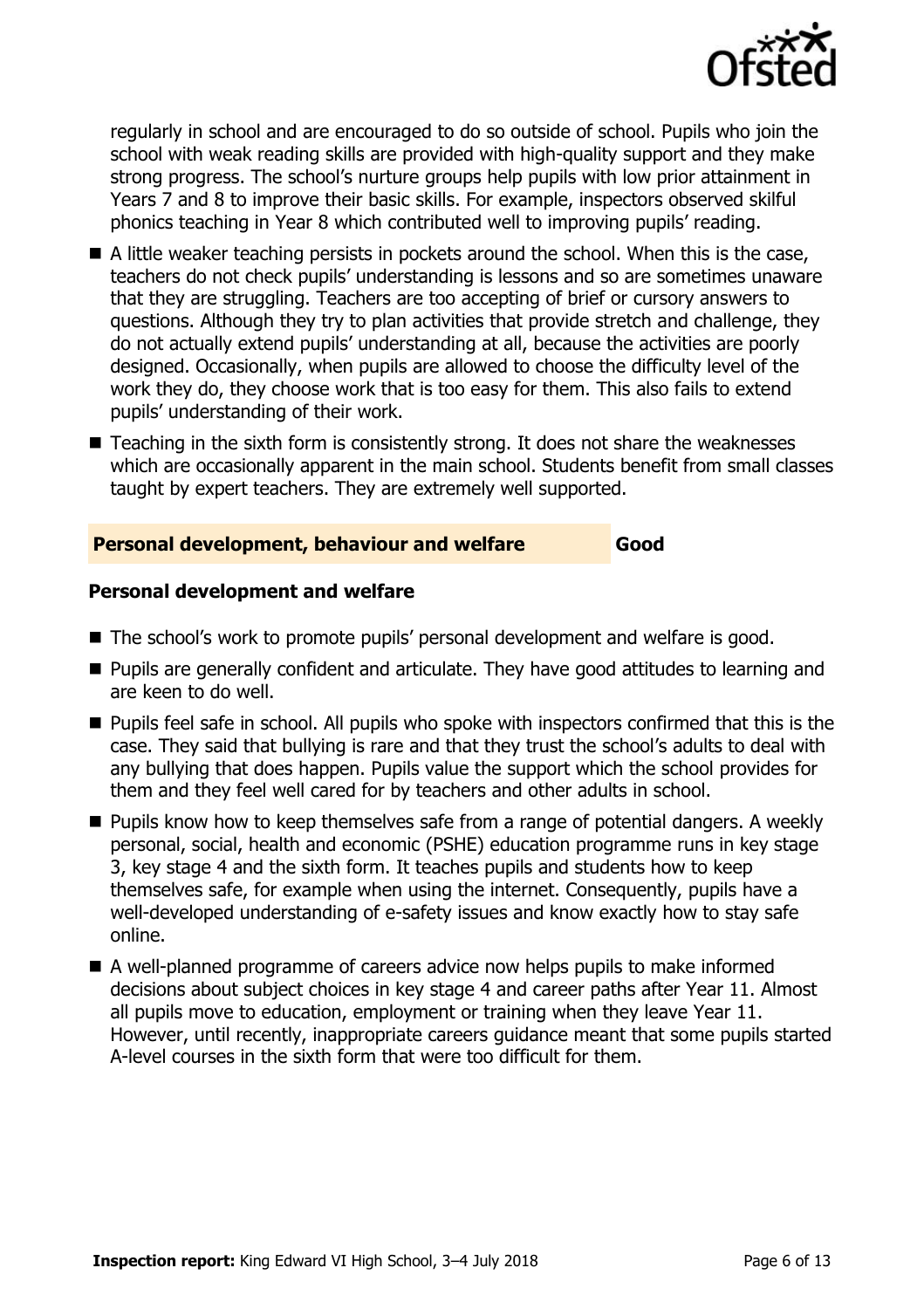

#### **Behaviour**

- The behaviour of pupils is good.
- Most pupils behave well in lessons. They respond quickly to their teacher's instructions and they work hard. Pupils told inspectors that behaviour is usually good in class. A little low-level disruption of lessons remains, when teaching is weak, but this is rare.
- More serious incidents of poor behaviour are very rare indeed. Leaders use exclusion appropriately, as a sanction of last resort. The school's use of fixed-term exclusion is consistently below that seen nationally in secondary schools.
- The school is calm throughout the day. Pupils behave well at breaktime, lunchtime and as they move around the school. They are courteous and polite to adults. They show respect for each other and for the school's buildings. For example, at the end of lunchtime, there is very little litter to be seen around the school site.
- Most pupils enjoy school and attendance is consistently higher than the national average for secondary schools. The attendance of disadvantaged pupils, although not low, lags behind that of other pupils in school. Leaders' attempts to improve this are seeing some impact, but improvement is slow.
- Behaviour in the sixth form is exemplary. Students attend regularly and are very well motivated to succeed. They provide strong role models for younger pupils.

#### **Outcomes for pupils Good**

- $\blacksquare$  Pupils in Years 7 to 11 now make good progress in almost all subjects, including English and mathematics. Leaders have successfully eliminated the underachievement that was reported in the previous inspection report. This is the case for the most able pupils and for middle-ability pupils.
- Published information about GCSE outcomes in 2017 showed that pupils made similar progress, from their different starting points, as other pupils nationally in almost all subjects. Progress was strongest in the humanities subjects of history and geography and it was also good in English, mathematics, computing, languages, art and physical education. Progress was weaker in a small number of subjects, including science.
- **Pupils who have SEN and/or disabilities make strong progress in all years. The** curriculum meets their needs and teachers and other adults provide high-quality support in lessons and at other times.
- The least able pupils, some of whom have SEN and/or disabilities, also make strong progress. They study appropriate courses and are very well supported by teachers and teaching assistants.
- Disadvantaged pupils still make slower progress than other pupils, both nationally and in the school. However, the picture is improving. Published outcomes for these pupils improved markedly in 2017. The school's assessment information, confirmed by inspection evidence, indicates a continuing trend of improvement, especially in Years 7 and 8.
- **Pupils read regularly and widely in school. Those who join the school with weak** reading skills quickly catch up because of expert help and support from teachers and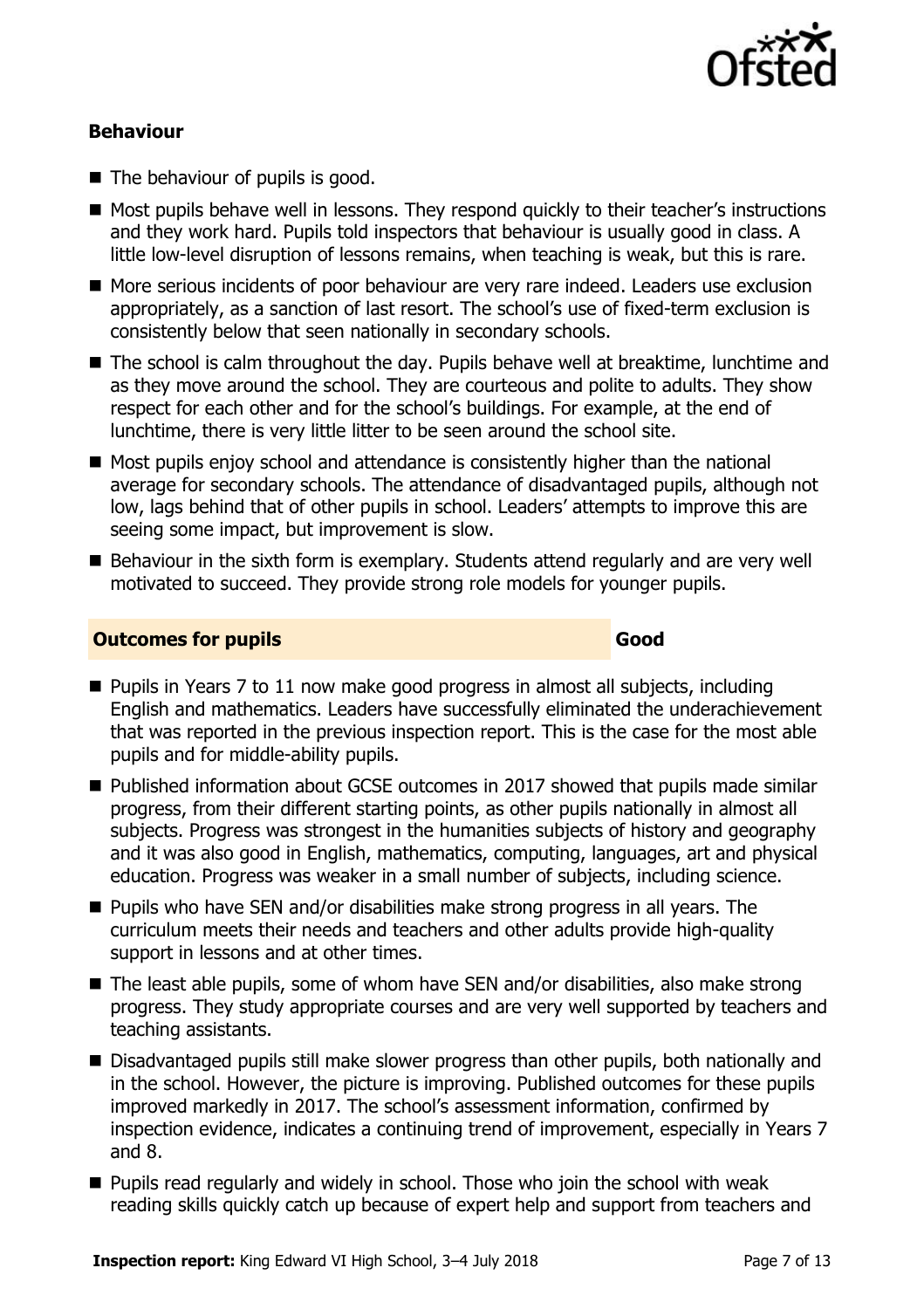

teaching assistants.

- **Pupils'** progress in science is improving but lags a little behind other subjects. The department has experienced some instability in staffing in recent years and this has contributed to some weaker teaching.
- Sixth-form students who complete their courses make good progress in almost all subjects. This is the case for both A-level and vocational courses. However, in recent years, several students have failed to complete their A-level courses. Consequently, published value-added data for academic subjects has been poor.

#### **16 to 19 study programmes Requires improvement**

- Inappropriate careers quidance in Year 11 in recent years has resulted in some students taking A-level courses that were too difficult for them. Consequently, several failed to complete their course and left the sixth form. This has been the case in current Year 13 and Year 12. Leaders recognised this weakness and have addressed it for September 2018. Entry requirements have been revised for the school and across the Stafford Sixth Form Partnership. Pupils will now have to meet stricter GCSE-related criteria to embark on A-level courses.
- Work experience is well planned in the sixth form. Students are encouraged to start thinking about placements at the start of Year 12. Plans are refined throughout the year and most students obtain high-quality placements that complement their studies well. Some other aspects of non-qualification activity are less well coordinated. Although there is a wide range of opportunities available, including helping younger pupils, being a house captain and volunteering in the community, not all students take advantage of them. Consequently, for many students, non-qualification activity does not develop their personal qualities as well as it could.
- Students who complete their courses make good progress from their starting points. This is the case for academic courses, taken by most, and vocational courses, taken by far fewer students. Published value-added data for A-levels is poor because of students who have failed to complete courses. Published data for vocational courses shows progress similar to students nationally. The school's assessment information, confirmed by inspection evidence, indicates that students currently in Years 12 and 13 are making good progress because of strong teaching and high-quality support.
- $\blacksquare$  Students enjoy the sixth form. All who spoke with inspectors said that they were glad that they had joined the sixth form. Attendance is similar to the main school and students' behaviour and attitudes to learning are excellent.
- Careers guidance for students once they have joined the sixth form is effective. Support for university applications is particularly strong, but advice on other alternatives, including apprenticeships, is not neglected. Students told inspectors that they feel well supported, and all who spoke with inspectors had clear ideas about which course they were hoping to study at university. In 2017, all students who completed their course moved on to employment, higher education or training. Most moved on to university courses.

Those who failed to complete their sixth-form courses moved to other institutions, usually colleges, to study courses better suited to their abilities and interests.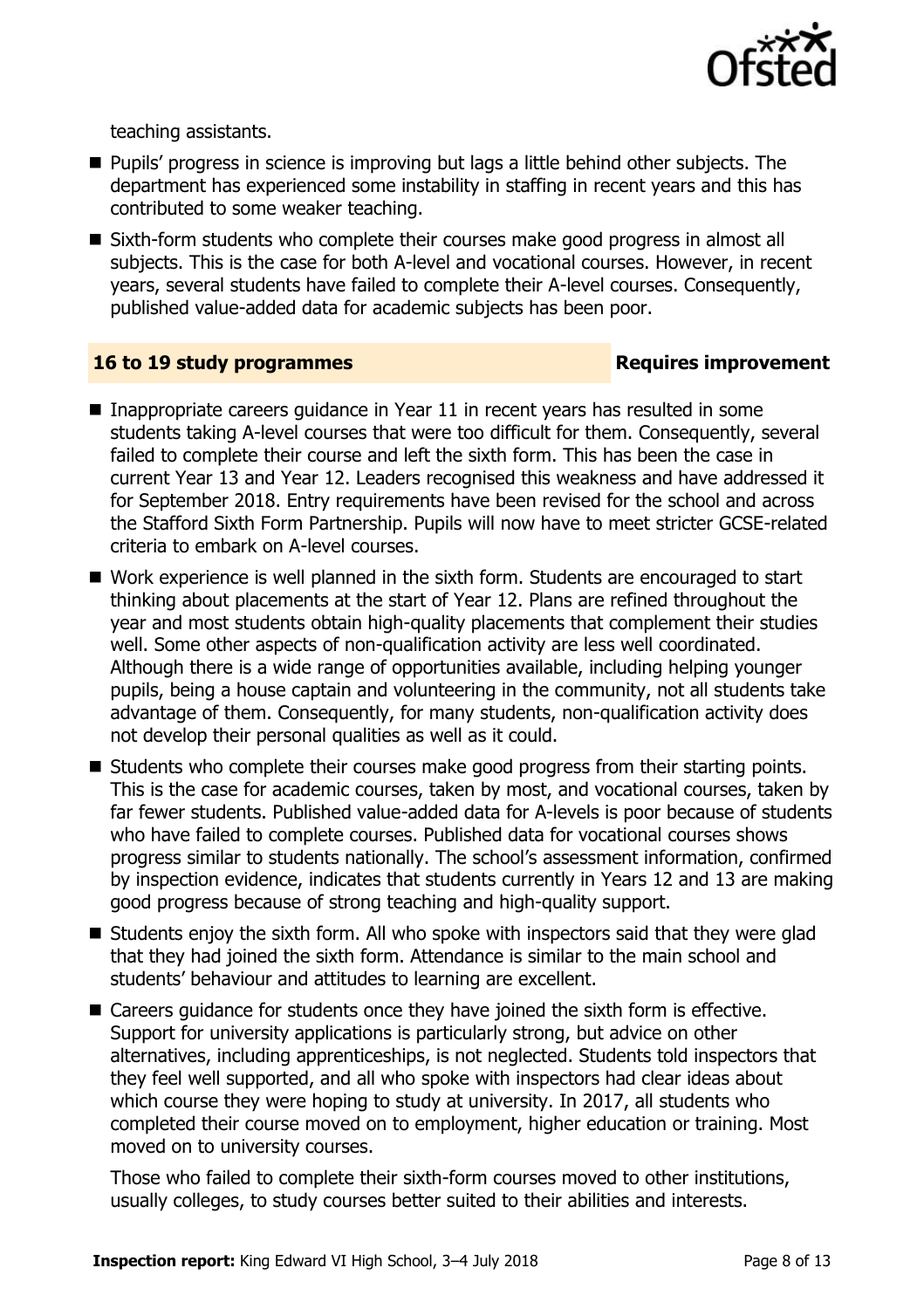

- Safeguarding is effective in the sixth form. Students know how to keep themselves safe and they consider various safety issues, including sex and relationships and the effects of alcohol and drugs, in weekly tutorial lessons where PSHE is taught.
- Very few students join the sixth form without having already secured standard grade passes in both English and mathematics. Those who do join without these qualifications continue to study these subjects and retake GCSE examinations. In recent years, all have been successful in improving their GCSE grade.
- The sixth form is well led and is improving as a result. Leaders make regular checks on the quality of teaching across the Stafford Sixth Form Partnership, which ensures that provision is effective regardless of where a subject is being studied. Leaders carefully track students' progress and intervene if they start to fall behind. Expectations of students are high. For example, leaders insist that students study in school when they do not have lessons.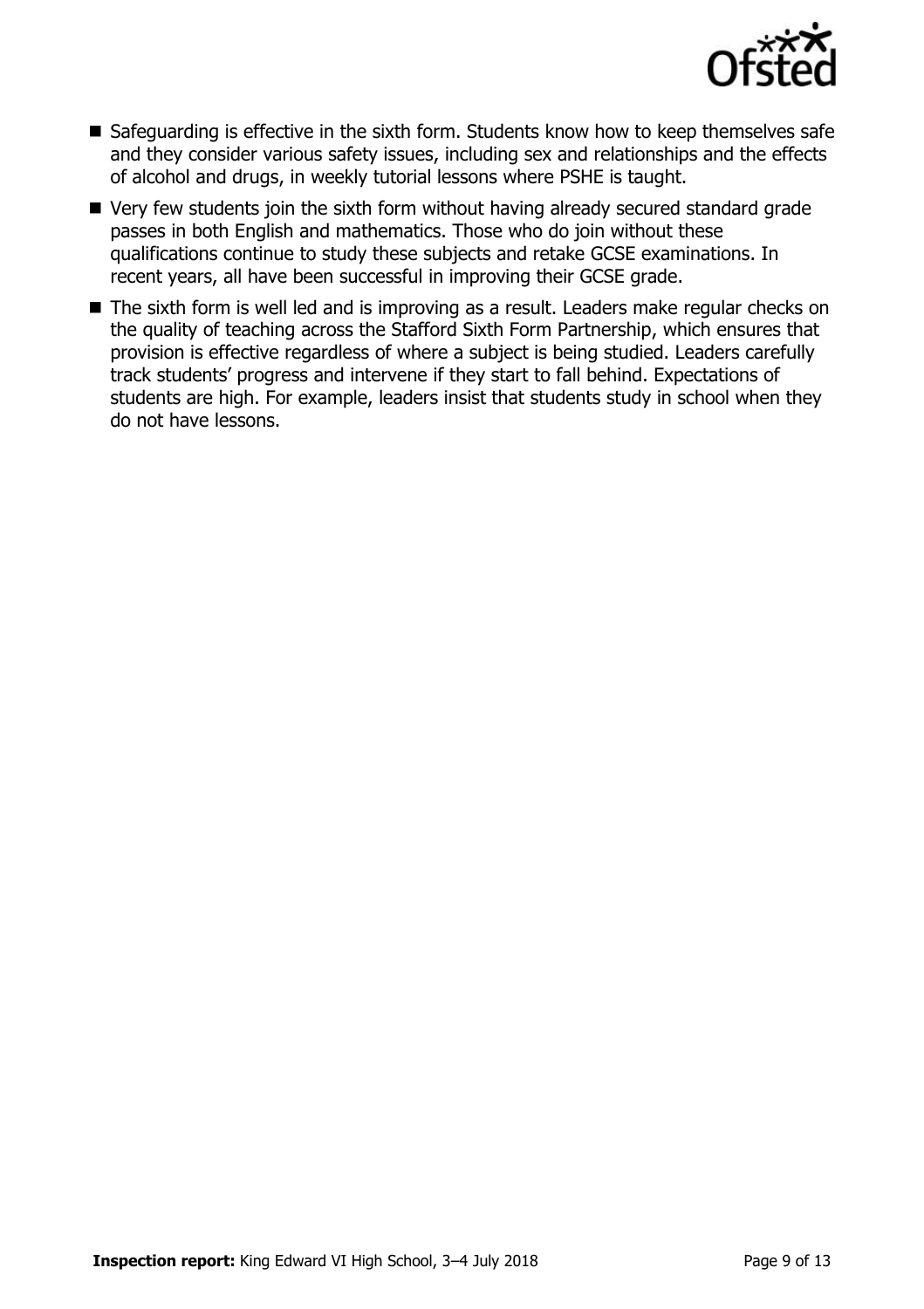

# **School details**

| Unique reference number | 124445        |
|-------------------------|---------------|
| Local authority         | Staffordshire |
| Inspection number       | 10043639      |

This inspection was carried out under section 8 of the Education Act 2005. The inspection was also deemed a section 5 inspection under the same Act.

| Type of school                                           | Comprehensive           |
|----------------------------------------------------------|-------------------------|
| School category                                          | Maintained              |
| Age range of pupils                                      | 11 to 18                |
| Gender of pupils                                         | Mixed                   |
| Gender of pupils in 16 to 19 study<br>programmes         | Mixed                   |
| Number of pupils on the school roll                      | 711                     |
| Of which, number on roll in 16 to 19 study<br>programmes | 51                      |
| Appropriate authority                                    | The governing body      |
| Chair                                                    | Mary Witts              |
| <b>Headteacher</b>                                       | Jason Christey          |
| Telephone number                                         | 01785 258 546           |
| Website                                                  | www.kevi.org.uk         |
| Email address                                            | headteacher@kevi.org.uk |
| Date of previous inspection                              | 29-30 November 2016     |

#### **Information about this school**

- The school is smaller than the average-sized secondary school.
- The proportion of pupils from minority ethnic backgrounds is well below average, as is the proportion who speak English as an additional language.
- The proportion of pupils who have SEN and/or disabilities is a little above average.
- The school has an average proportion of disadvantaged pupils.
- A very small number of pupils attend alternative provision at The Hollies in Stafford. These pupils are not referred to in the body of this report, because to do so would risk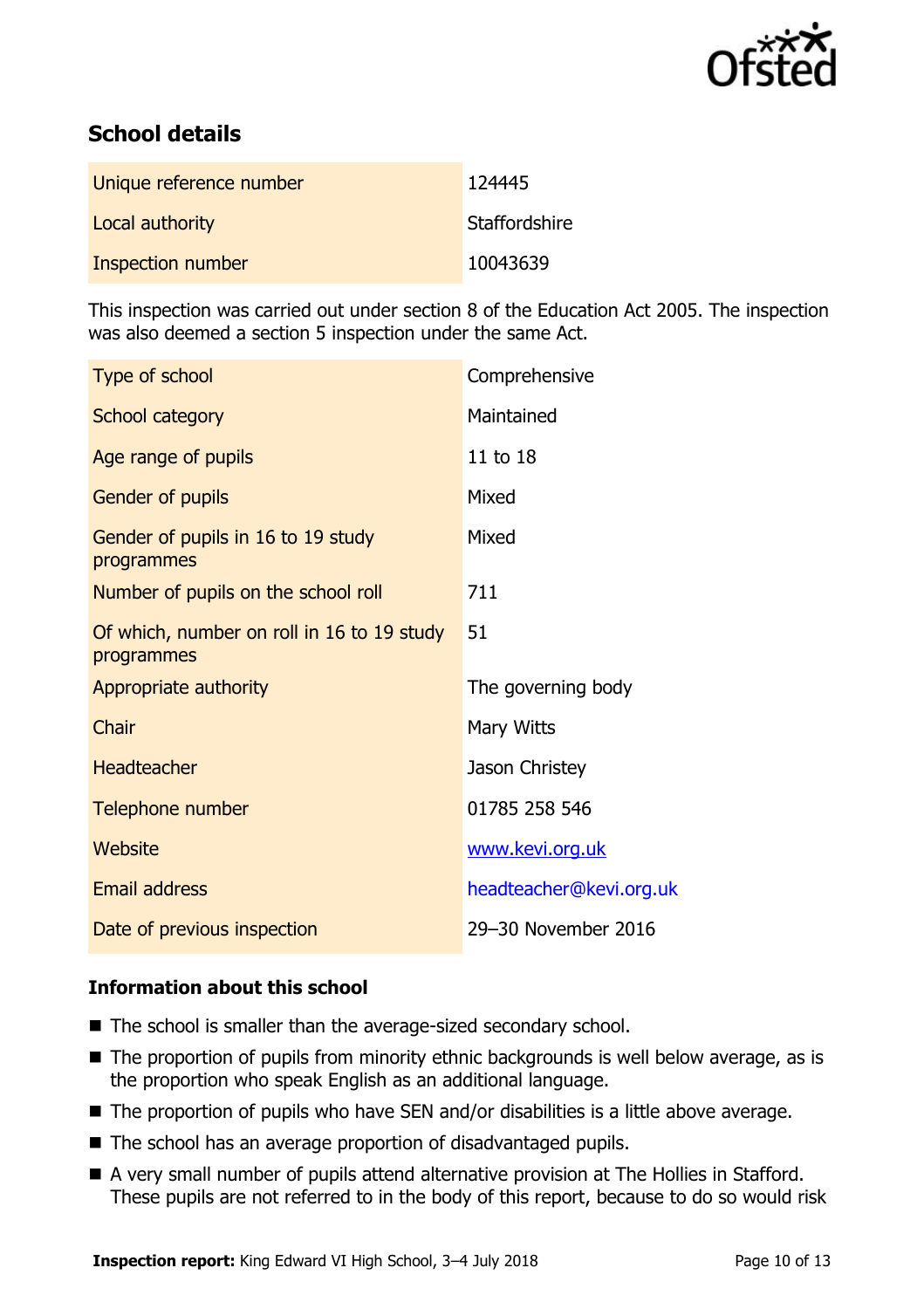

identifying them.

- The school's sixth form provides a range of academic and vocational courses which are taught on site, or through attendance at other providers within the Stafford Sixth Form Partnership.
- The school meets the government's current floor standards, which are the minimum expectations for pupils' progress by the end of Year 11.
- The school receives support from the Blackfriars Teaching School Alliance.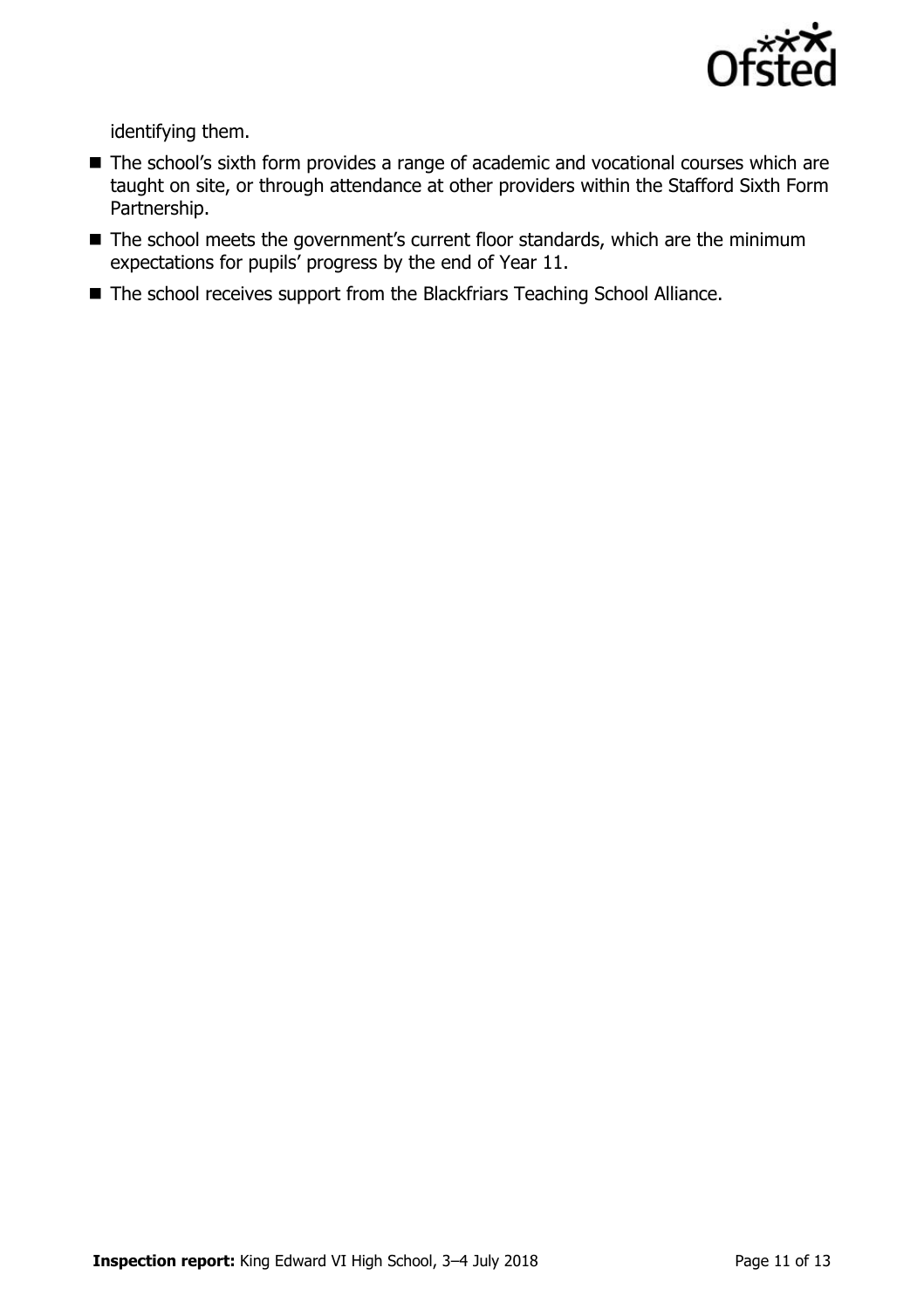

# **Information about this inspection**

- Inspectors observed learning in lessons, and most of these observations were conducted jointly with senior leaders.
- **Inspectors met with four groups of pupils and talked to many others about their** learning and their attitudes to, and opinions about, school. They observed pupils at breaktime and lunchtime and as they moved around the school.
- Inspectors visited an assembly and several morning tutor times.
- A wide range of documents were scrutinised, including information relating to governance, attendance, behaviour, safeguarding, pupils' progress and the checks made on the quality of teaching.
- Meetings were held with the headteacher, senior leaders, middle leaders, teachers and three governors, including the chair of the governing body.
- The lead inspector spoke with a representative of the local authority over the telephone.
- Inspectors took account of parents' views by considering 70 responses to a survey which the school had recently conducted. There were insufficient responses to Parent View for these to be considered.

#### **Inspection team**

| Alun Williams, lead inspector | Her Majesty's Inspector |
|-------------------------------|-------------------------|
| <b>Mark Henshaw</b>           | Ofsted Inspector        |
| <b>Adele Mills</b>            | Ofsted Inspector        |
| <b>Gail Peyton</b>            | Ofsted Inspector        |